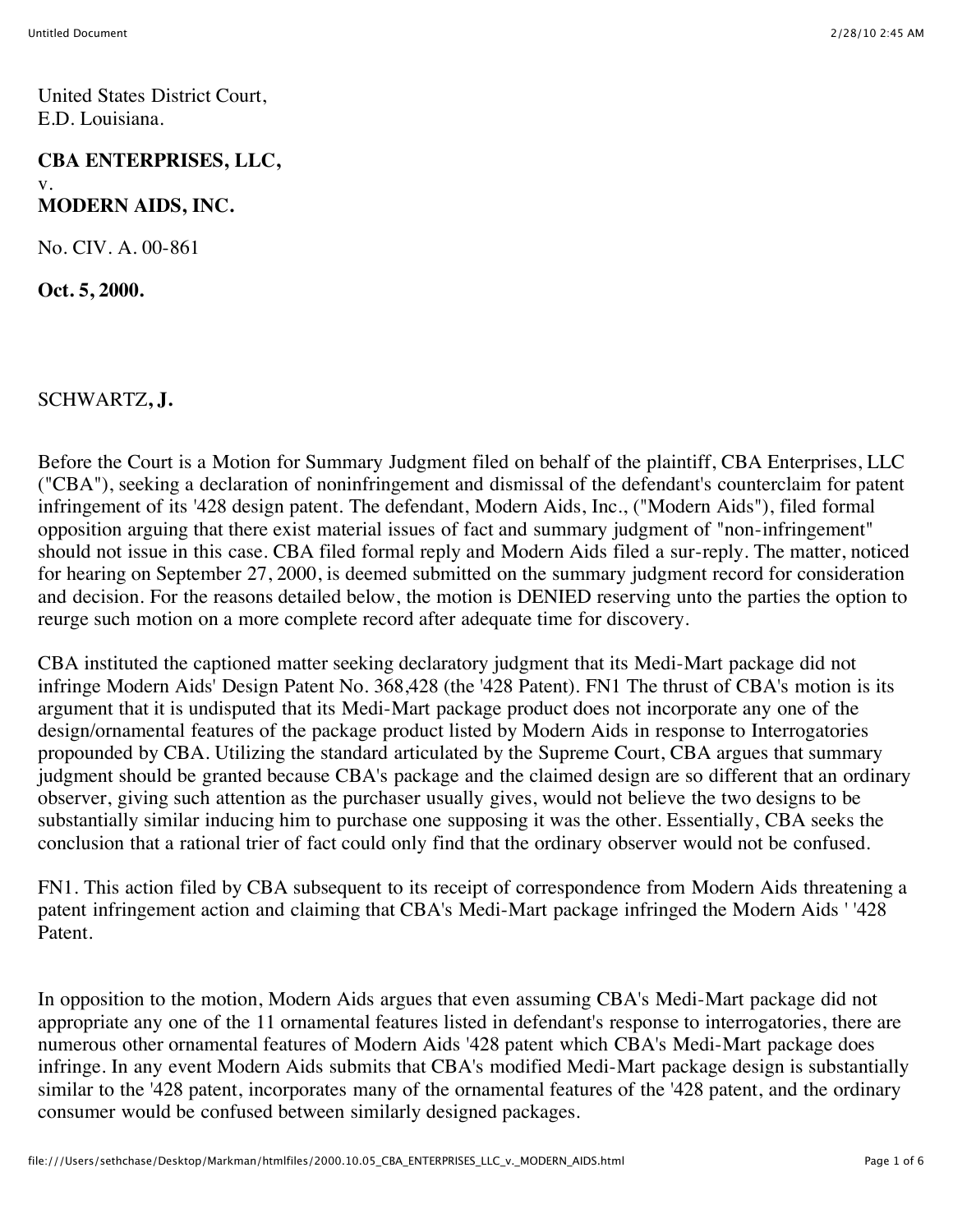The patent at issue and the alleged infringing device concern a package design for selling individually prepackaged products (such as medications). Whereas CBA submits that eleven features identified by Modern Aids as being primarily ornamental are not included in CBA's Medi-Mart Package, Modern Aids points out that quite a few of the aforesaid eleven are incorporated in CBA's Medi-Mart package, to wit: (1) CBA's Medi-Mart Package Incorporates a Front Label Located Below the Product Hook; (2) it is similarly transparent above and around the product label; (3) it is similarly clear below the product label to bottom of package; (4) regarding the rear view of the package, it is similarly transparent from top to bottom; (5) both the '428 patent and the Medi-Mart package the UPC code is offset under the product's hanger.

Modern Aids further argues that the overall combination of features comprise a point of novelty which is incorporated in the CBA's Medi-Mart package, to wit:

1. The design exhibits an appearance of transparency such that the product contained within is viewable from both the back and the front;

2. An upright rectangular shape in which the height is of a longer dimension than the width;

3. A horizontal label panel in an upper portion of the package extending across the width of the package, which horizontal label panel is completely separate and apart from the portion of the package which contains the prepackaged product; and

4. A lower product portion of the package floating the product below the horizontal label but within the package.

The Court also notes CBA's argument that the "file wrapper" (i.e., the prosecution history) FN2 of the '428 Patent should serve to bar any argument on behalf of Modern Aids that the accused design incorporating transparency/opaqueness infringes the '428 Patent.FN3

FN2. The doctrine of prosecution history estoppel, formerly "file wrapper" estoppel, precludes a patentee from obtaining a construction of a claim that would, in effect, resurrect subject matter surrendered during exchanges with the PTO examiner. In other words, if a patentee narrows his claims by amendment or cancellation to meet objections by the PTO examiner as to the patentability of the original claims, he may not, at a later date, recapture by construction, the full scope of the claims that were previously surrendered. See, Keystone Driller Co. v. Northwest Engineering Corp., 294 U.S. 42, 55 S.Ct. 262 (1935); Hoganas AB v. Dresser Industries, Inc., 9 F.3d 948, 952 (Fed.Cir.1993).

FN3. CBA argues that prosecution history of the '428 Patent (CBA's Exhibit "6") demonstrates that the patentee, Modern Aids, abandoned any claim that the transparency of its package design which was the subject of the '428 Patent constitutes an ornamental feature of the claim.

The Court agrees with Modern Aids,FN4 that at this nascent stage of the proceedings facts have been raised that warrant further "fleshing out" in discovery. Prosecution history is properly the subject of the Court's determination of the construction of the instant patent claim. Whether or not prosecution history estoppel applies is a question for the Court.FN5 That determination must be made on an adequate record.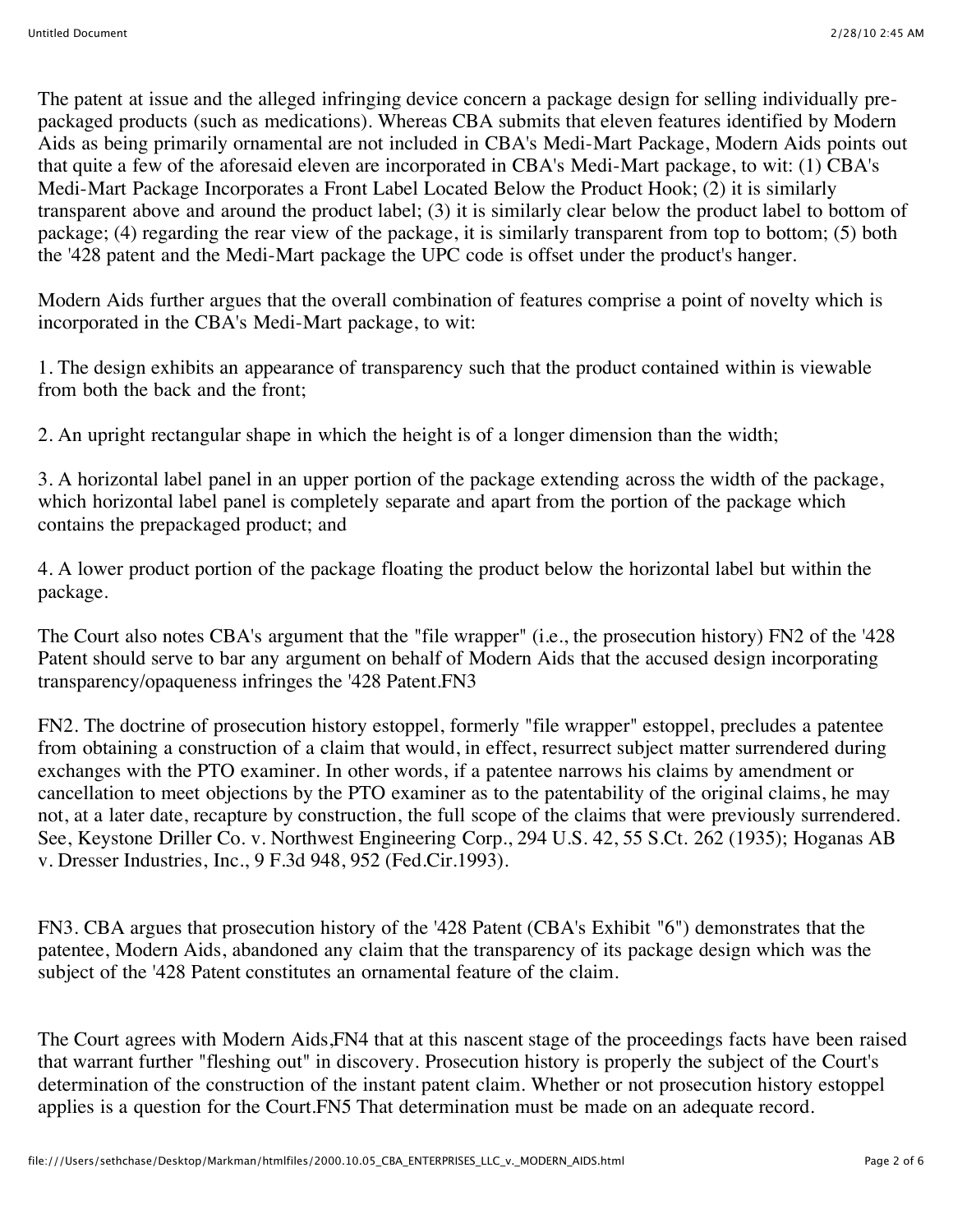FN4. Modern Aids submitted the Affidavit of Dennis Gross, its attorney, who prosecuted Modern Aids' application for the '428 Patent. Essentially, Mr. Gross testified *via* affidavit that the removal of the word "transparent" from the patent claim and title was his response to the concern expressed that inclusion of that specific term might limit the patent claim to packages which were completely clear, and thus, invite arguments of noninfringement as to product packages that were either translucent or hazy. Essentially, it is Modern Aids argument that the prosecution history admits that deletion of the term "transparent" from the patent claim and title *broadened* rather than limited the scope of the '428 Patent. Mr. Gross further notes that at no time was there any amendment made to alter the ornamental appearance of the illustrated drawings, including the shading indicating the transparent cover/back of the patented design of the package. Insofar as the affidavit of Mr. Gross is based on first-hand knowledge, the Court recognizes that, at the very least, it raises material issues of facts as to whether amendment of the claim deleting references to word "transparent" was or was not related to patentability of the design and as to the constituents of the patented design. The Court recognizes that the patent holder, in this case Modern Aids, bears the burden of demonstrating that the amendment to the design claim and title abandoning any reference to the word transparent and/or opaque was not related to patentability. Warner-Jenkinson Co., Inc. v. Hilton Davis Chemical Co., 520 U.S. 17, 117 S.Ct. 1040, 1050 (1997)(noting that the doctrine prosecution history estoppel applies only where claims have been amended for a limited set of reasons, and finding no substantial cause for requiring a more rigid rule that would allow the estoppel defense regardless of the reasons for the amendment of a claim.).

FN5. LaBounty Mfg. Inc., v. United States Int'l Trade Com'n, 867 F.2d 1572, 1576 (Fed.Cir.1989).

In light of the foregoing, any determination of law regarding construction of the subject patent claim is premature. It is apparent to the Court that further discovery is warranted in this vein. Trial of this matter is scheduled for the month of June 2001 and the scheduling order permits ample time for discovery. The parties should have the opportunity avail themselves of discovery so as to fill in the gaps and build a cogent record, upon which this Court can make a considered determination as to the construction of the instant patent claim.

Summary judgment is appropriate when there is no genuine issue as to any material fact and the moving party is entitled to judgment as a matter of law. Fed.R.Civ.P. 56(c). Summary judgment may be granted when no "reasonable jury could return a verdict for the nonmoving party." Anderson v. Liberty Lobby, Inc., 106 S.Ct. 2505, 2510 (1086). In determining whether there is a genuine issue of material fact, the evidence must be viewed in a light most favorable to the party opposing the motion, with doubts resolved in favor of the non-moving party.

Under 35 U.S.C. s. 171, a design patent may be obtained by the inventor for "any new, original, and ornamental design for an article of manufacture." The Court's determination of whether a design patent has been infringed requires two steps: (1) claim construction to determine the scope and meaning of the claim allegedly infringed' and (2) determination of whether the construed design as a whole is substantially similar in appearance to the accused design. FN6

FN6. OddzOn Prods., Inc. v. Just Toys, Inc., 122 F.3d 1396, 1404-05 (Fed.Cir.1997).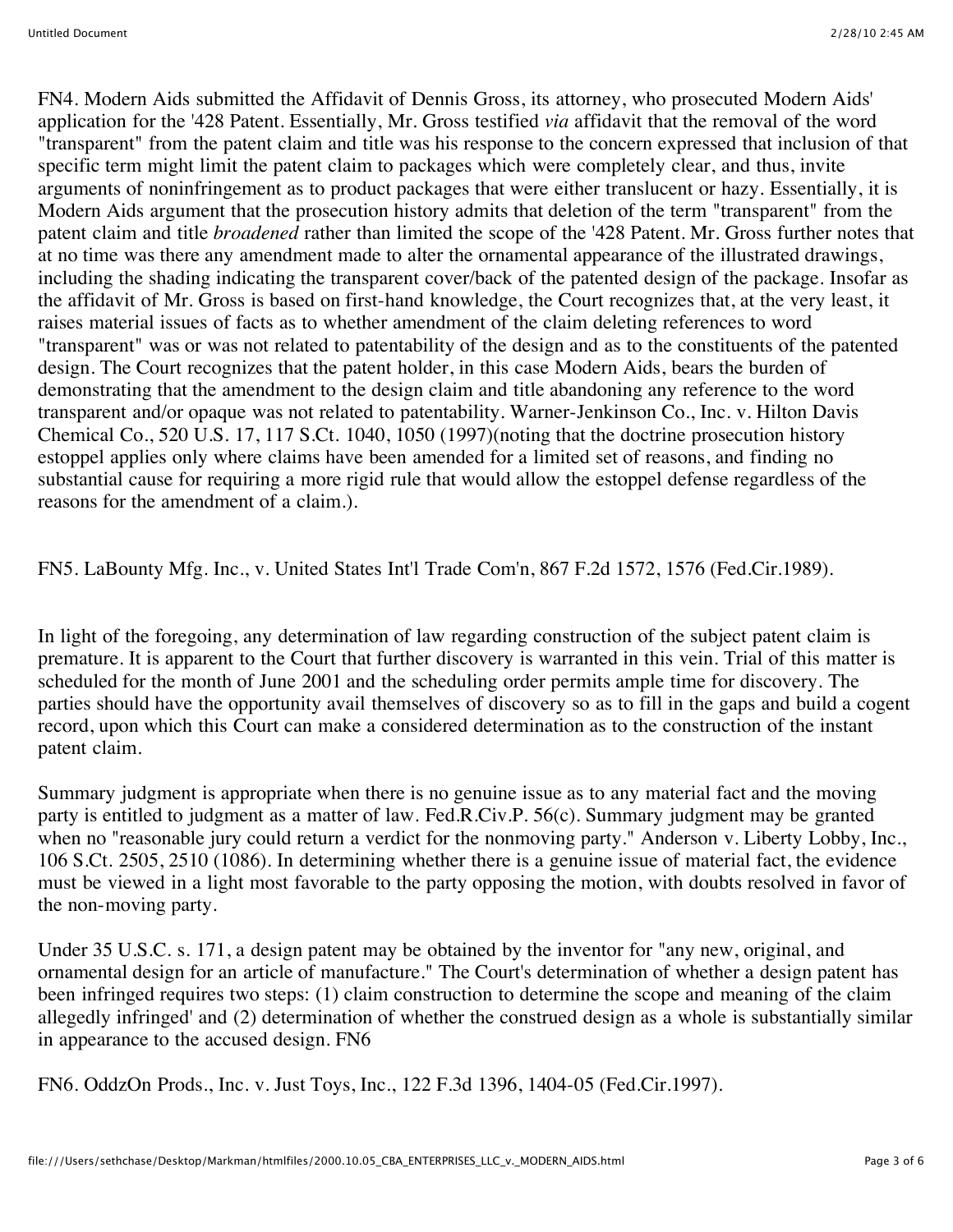Design patent infringement occurs only when the accused design is "substantially the same" as the claimed design.FN7 Patent infringement is a question of fact; however, construction of a patent is a question of law. FN8 The design patent claimant bears the burden of proving patent infringement by a preponderance of the evidence.FN9

FN7. *Gorham Co. v. White,* 81 U.S. 14 (Wall.) 511, 528 (1871)

FN8. Ebeling v. Pak-Mor Mfg. Co., 683 F.2d 909, 911 (5th Cir.1982).

FN9. OddzOn, 122 F.3d at 1405.

In construing the patent, either for purposes of validity or infringement analysis, the Court looks first to intrinsic evidence-that is, the patent itself, including the claims language,FN10 written descriptions, specifications, illustrative drawings, and prosecution history.FN11 A design patent only protects the novel, ornamental features of the patented design.FN12

FN10. Section 112 requires a patent specification "conclude with one or more claims particularly pointing out and distinctly claiming the subject matter which the applicant regards as his in invention." 35 U.S.C. s. 112 "A patent claim typically has three parts: the preamble, the transition, and the body. The preamble is an introductory phrase summarizing the invention, its relation to prior art, or its intended use or properties. The transition is a phrase connecting the preamble to the body of the claim. The body consists of a recitation of the elements and limitations that 'define the product or process to be encompassed within the patent monopoly." ' Roberg v. 20th Century Plastics, Inc., 40 F.Supp.2d 208, 218 n. 9 (D.N.J.1999)(citing Chisum, Patents s. 8.06(1)(b)(1997)).

FN11. Trilogy Communications v. Times Fiber Communications, 109 F.3d 739, 742, 744 (Fed.Cir.1997); Vitronics Corp. v. Conceptronic, Inc., 90 F.3d 1576, 1583 (Fed.Cir.1996).

FN12. Oddzon, 122 F.3d at 1405.

In determining whether the construed design as a whole is substantially similar in appearance to the accused design, the overall appearance of the design controls, similarity of specific features is insufficient where the overall appearances are dissimilar.FN13 Where a design contains both functional and non-functional elements, the scope of the claim must be construed in order to identify the non-functional aspects of the design shown in the patent.FN14

FN13. *Id.*

FN14. *Id.*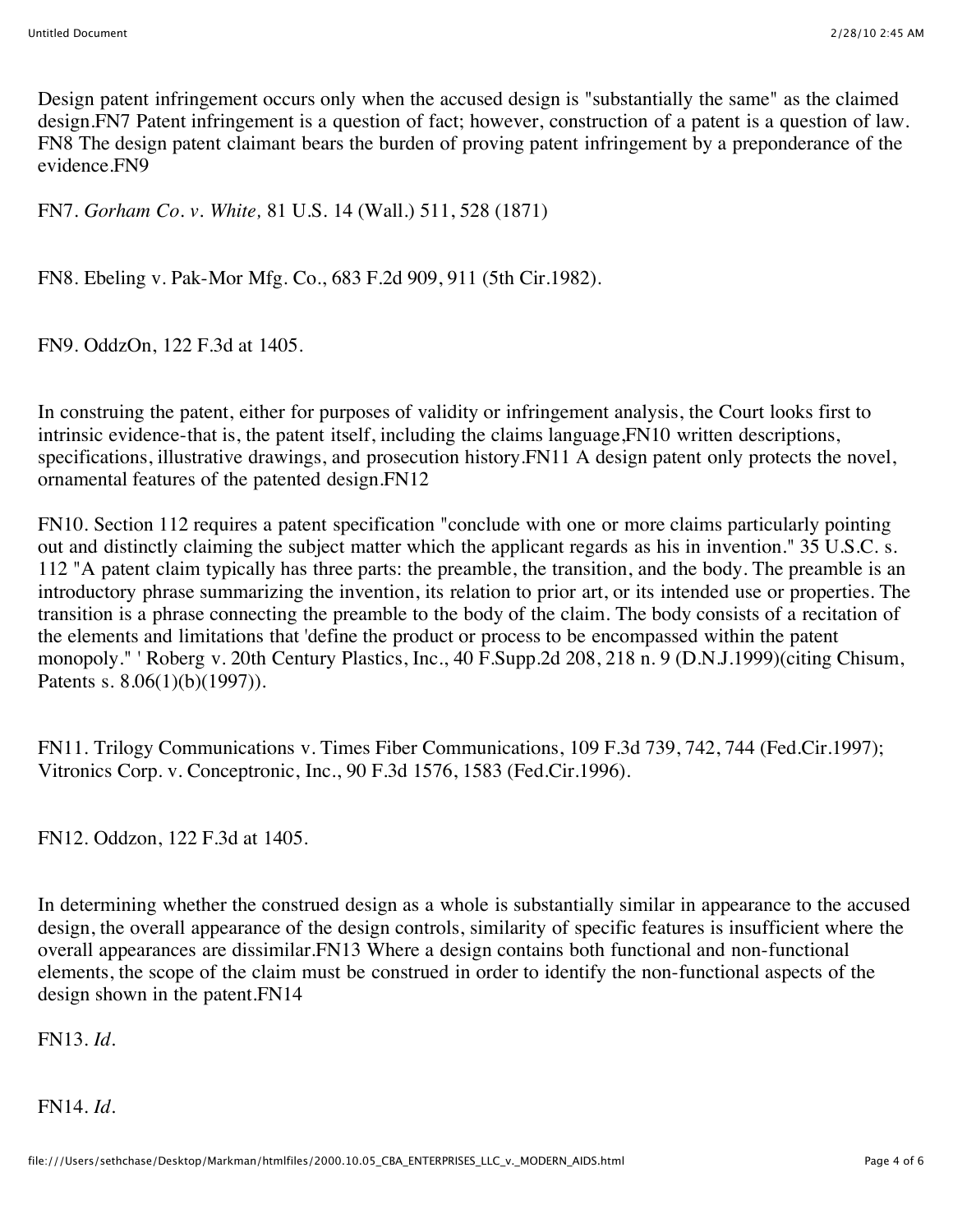The alleged infringing design should not be compared with the patentee's commercial embodiment of the claimed design. Rather, infringement must be measured against the design claim itself.FN15

FN15. Sun Hill Indus., Inc. v. Easter Unlimited, Inc., 48 F.3d 1193, 1196 (Fed.Cir.1995). The Federal Circuit noted that it is legal error to base an infringement finding on features of the commercial embodiment not claimed by the patent because such a test would risk relying on unclaimed, and therefore, irrelevant features as grounds for similarity or difference.

When measuring infringement against the design claim itself, the court recognizes that unclaimed features, whether color, size, or construction material, cannot be the basis of similarity, where such features of the commercial embodiment are beyond those described in the patent. The Court notes that the illustrative drawings in this case and one commercial embodiment, which apparently accompanied the claim in this case, reveal a transparent, or at the very least an opaque, front and back bottom portion of the package envelope, below the raised portion where the package label is affixed and/or printed, so as to reveal the identity of the individually packaged contents (i.e., the identity of an individually pre-packaged product contained within packaging).FN16 The claim specifications at issue incorporate by reference the accompanying drawings.FN17 The issue of whether transparent feature depicted goes to either ornamentation, functionality, and/or both, has not been adequately covered by the submissions to date.

FN16. The Court asks: Does function dictate this design, whatever it is (i.e., perhaps, a mini-baggie, for packaging individually packaged items, crimped around the perimeter, with a raised rectangular surface at the top but under the display hook sombrero, for the placement of label and UPC Code?)? The summary judgment record does not begin to address the questions raised. One of the purposes of the design statute is to promote the decorative arts. "When function dictates a design, protection would not promote the decorative arts, a purpose of the statute." *See,* Avia Group Intern., Inc. v. L.A. Gear California, 853 F.2d 1557, 1563 (Fed.Cir.1988).

FN17. The specifications must be reviewed as they may define terms used in the claims, either expressly or by implication or by reference to a preferred embodiment or an illustrative example. See, Markman v. Westview Instruments, Inc., 52 F.3d 967, 979-80 (Fed.Cir.1995)(en banc), *aff'd,* 116 S.Ct. 1384 (1996); Vitronics, 90 F.3d at 1582.

The Court here notes that the thrust of CBA's motion for summary judgment of non-infringement is that: (1) there is no question of fact that there is no substantial similarities with the accused device having no combination of individual features which are contended to be primarily ornamental features for the patented design; (2) there is no question of fact as to the overall similar appearance between the two designs at issue; and (3) there is no question of fact that the '428 Patent's file prosecution history bars any claim of transparency being a primarily ornamental feature of the patented design. As to the no question of fact partwell, the Court believes that the record admits that as of this moment there are several. At this nascent stage of the proceedings, the summary judgment record is so scant, that it precludes any determination as to claim construction FN18-which is properly an issue for the Court. A June 2001 jury trial is scheduled regarding the issue of infringement and/or noninfringement of the '428 patent.